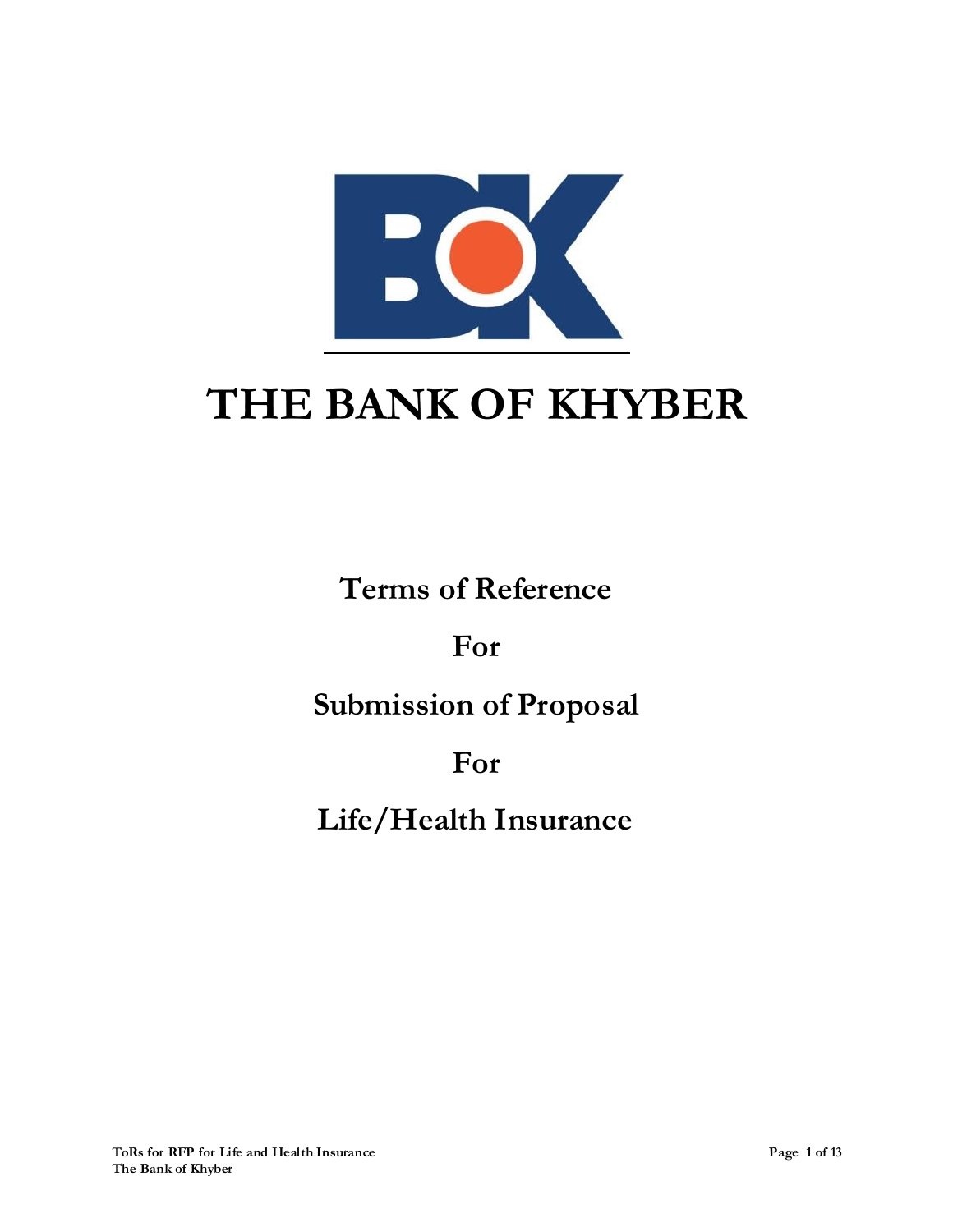# **Table of Contents**

| S#      | Contents                              |                        | Page |
|---------|---------------------------------------|------------------------|------|
| Part A  | Request for Proposal Ad               |                        | 03   |
| Part B  | Introduction                          |                        | 04   |
| Part C  | Evaluation Criteria                   |                        | 05   |
| Part D  | Scope of Health Coverage              | Scope of Life Coverage | 06   |
| Part E: | Terms & Conditions                    |                        | (1)7 |
| Part F  | Preparation & Submission of Proposals |                        | 11   |
| Part G  | Schedule of the Project               |                        | 13   |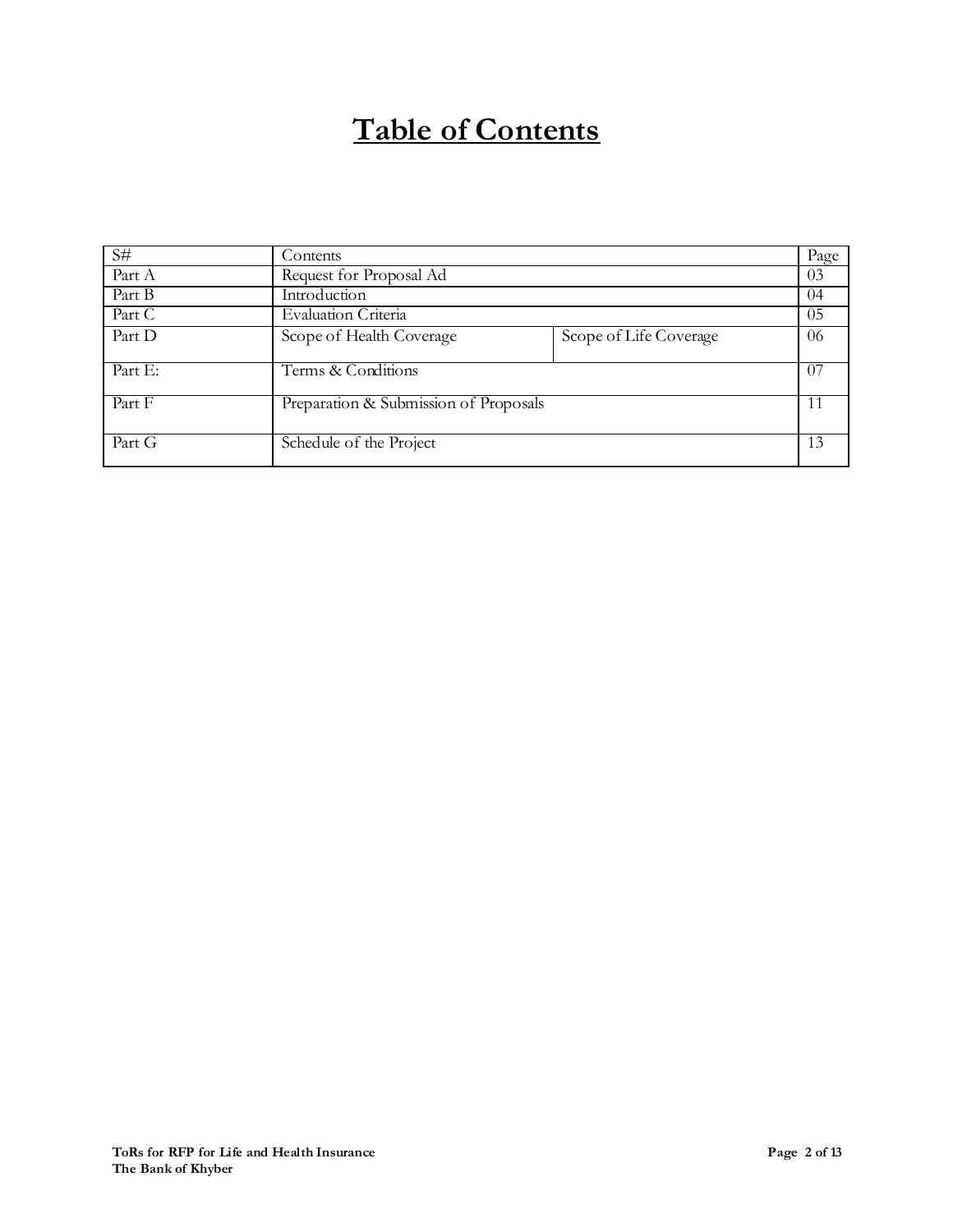### **Part A: Request for Proposal Advertisement**



# **REQUEST FOR PORPOSALS HEALTH & LIFE INSURANCE POLICY**

The Bank of Khyber invites request for proposals (RFP) from highly reputed Pakistani Insurance Companies for Provision of comprehensive Health & Life Insurance coverage to its employees all over Pakistan. TORs including company's eligibility criteria is available on bank's website [www.bok.com.pk/downloads.](http://www.bok.com.pk/downloads)

Copy of the advertisement is also available on KPPRA website. [WWW.ppra.org.pk](http://www.ppra.org.pk/)

Interested companies / firms are requested to submit their proposals on or before Monday, 24.11.2016 in accordance with the ToRs, on the following address.

> **Head HR Administration & Management Div. HRDG The Bank of Khyber, Head Office, 9 TH Floor, SLIC Building, 34-The Mall, Peshawar Cantt. Phone: 92-91-5262880**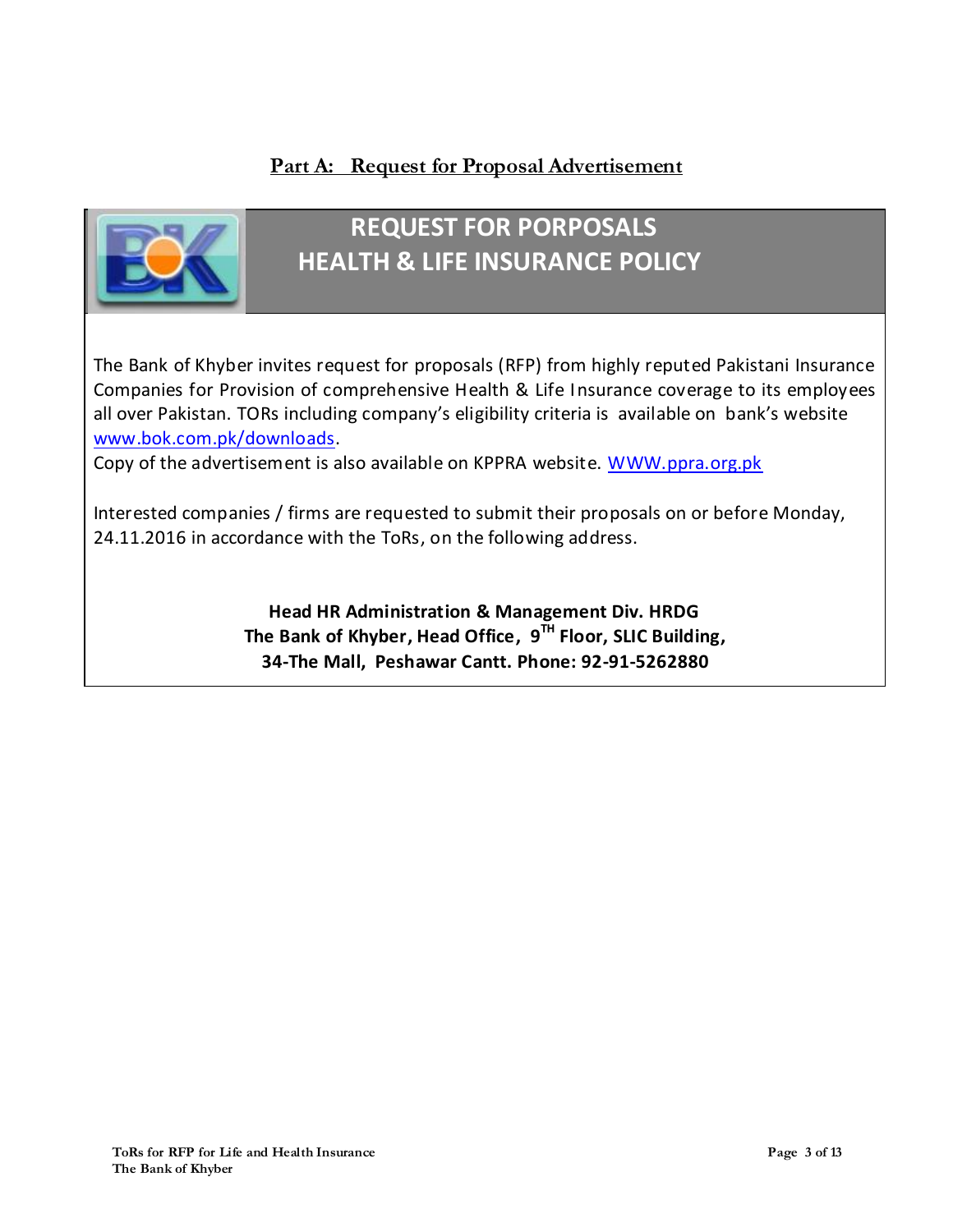### **Part. B INTRODUCTION**

This Request for Proposal ("RFP") provides the participating insurance companies with the necessary information to allow the company/firm to prepare a comprehensive Proposal in response to this RFP. This section contains solicitation information and procedures, response submission instructions and general response format requirements. The Insurance Company is expected to examine carefully all requirements stipulated in this document and respond to each requirement individually in the format prescribed.

This document represents the best estimate of The Bank of Khyber ("BOK")'s current requirements. BOK reserves the right to adjust the specifications or scope of its requirements as stated in this document. In the event that any modifications to the original document become necessary, all Suppliers will be notified in writing by means of an addendum.

This RFP is not an offer to enter into a contract. It is a request by BOK to receive information.

Submitted Proposals must be unprotected, editable, electronic documents importable into Microsoft Word, and the Proposal file must be clear of any viruses, imbedded documents, or executable links. Proposals to the areas requested must be made directly into the BOK RFP document under the item requested. All requested information should be completed in the BOK RFP document (in the sequence and format provided). Any other technical and/or sales and marketing materials provided separately by the Supplier will not be considered as part of the Proposal.

The Proposal must also provide the names, titles, phone numbers and e-mail addresses of those individuals with authority to negotiate and contractually bind the Supplier. BOK may contact those individuals to obtain clarification of information contained with the Proposal.

The Supplier's Proposal must be submitted with the intent of it being considered the most competitive offer available at the time of submission.

BOK may award a contract to the insurance company of BOK's choice, without prior notification to any other company. BOK reserves the right to accept or reject any or all Proposal(s) in response to this RFP even if all of the stated requirements are met.

This Tender Document includes the following Sections:

- Criteria for Evaluation & participation
- Scope and Plan for Health and Life Insurance
- Terms and conditions
- Technical Proposal;
- Preparation of Proposals
- Schedule/timelines for companies.

Proposals must be submitted at the below mentioned address; Yours sincerely,

#### **Head HR Administration & Management Division**

The Bank of Khyber, Head Office, 9th Floor, State Life Building, 34 the Mall, Peshawar Cantt. Phone: 091-5262880,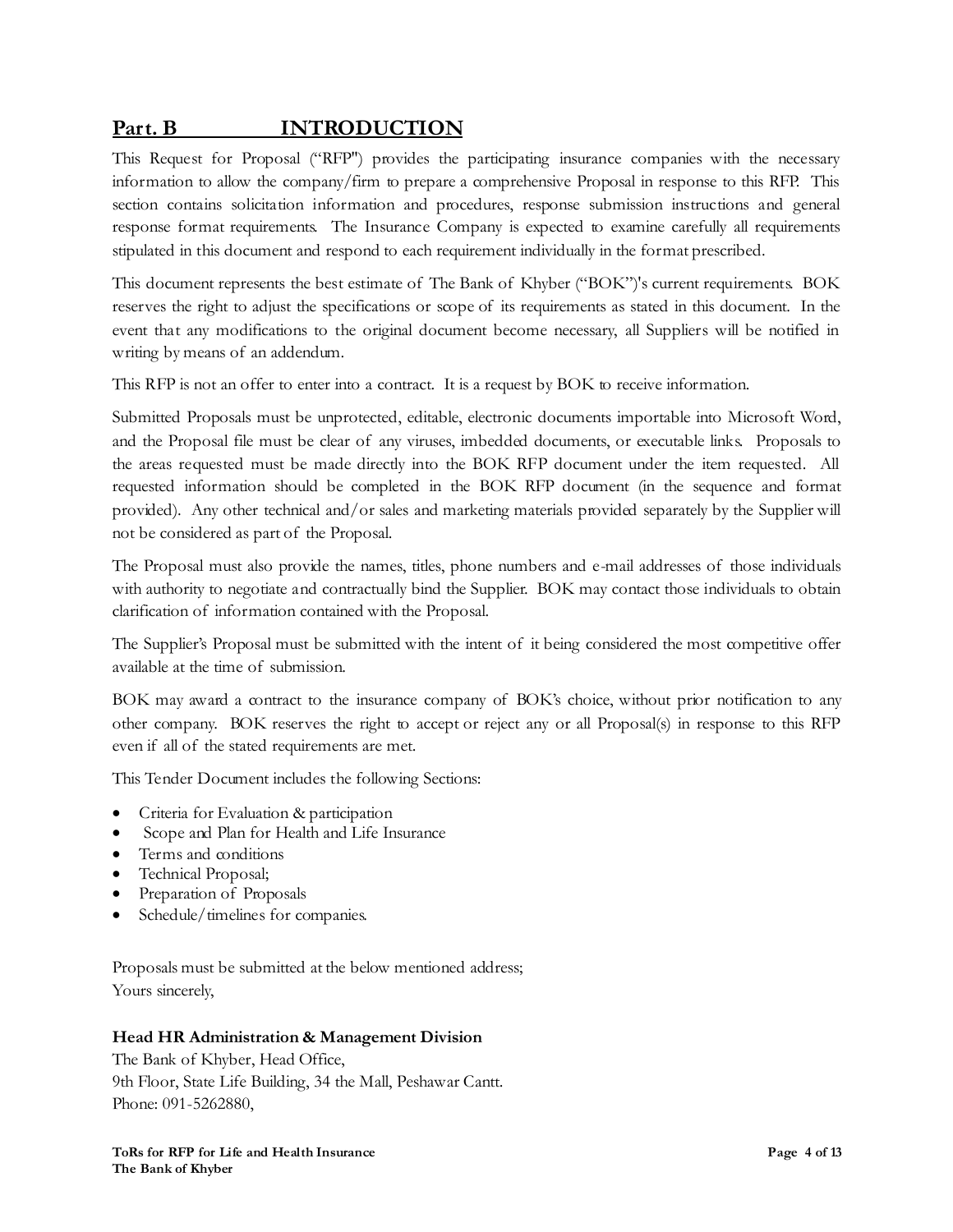## **Part C: Evaluation Criteria**

The firms to be determined substantially responsive to the tender and offered bid according to the following criteria, will be considered to award of contract if not contrary to the tender terms and conditions.

| S#                                            | Description                                                           | <b>Marks</b>           |
|-----------------------------------------------|-----------------------------------------------------------------------|------------------------|
|                                               | <b>Technical Proposal</b>                                             | Total weightage is 40% |
| 01                                            | PACRA/JCR Rating                                                      | 05                     |
| 02                                            | No. of Health Insurance Clients                                       | 10                     |
| 03                                            | Availability of Web Portal/online access for health insurance clients | 10                     |
| 04                                            | 24 hours customer support                                             | 05                     |
| 05                                            | No. of Panel Hospitals throughout Pakistan                            | 10                     |
| 06                                            | Amount of IPD claims paid in last 3 Years                             | 10                     |
| $\overline{07}$                               | Amount of Health Premium in last 3 Years                              | 10                     |
| 08                                            | Company Profile / Last 3 Years Annual Reports                         | 10                     |
| 09                                            | Medical Emergency                                                     | 05                     |
| 10                                            | Pro Rata System / No Deduction on Reimbursement                       | 05                     |
| 11                                            | Dedicated Takaful Service Provider (For Islamic)                      | 10                     |
| 12                                            | Degree of Limitations and Exceptions                                  | 10                     |
|                                               | Total                                                                 | 100                    |
| <b>Financial Proposal (Least cost Method)</b> |                                                                       | 60%                    |
| 1.                                            | Health Insurance                                                      |                        |
| 2.                                            | Life Insurance                                                        |                        |

#### **Eligibility Criteria for Participation**

- (i) Firms having minimum 10 years experience of providing life insurance services in Pakistan to large public/ private sector organizations.
- (ii) Minimum of A+ financial rating on PACRA/ JCR-VIS for life insurance.
- (iii) At least serving 03 Financial Institutions preferably Banks for Health & Life Insurance.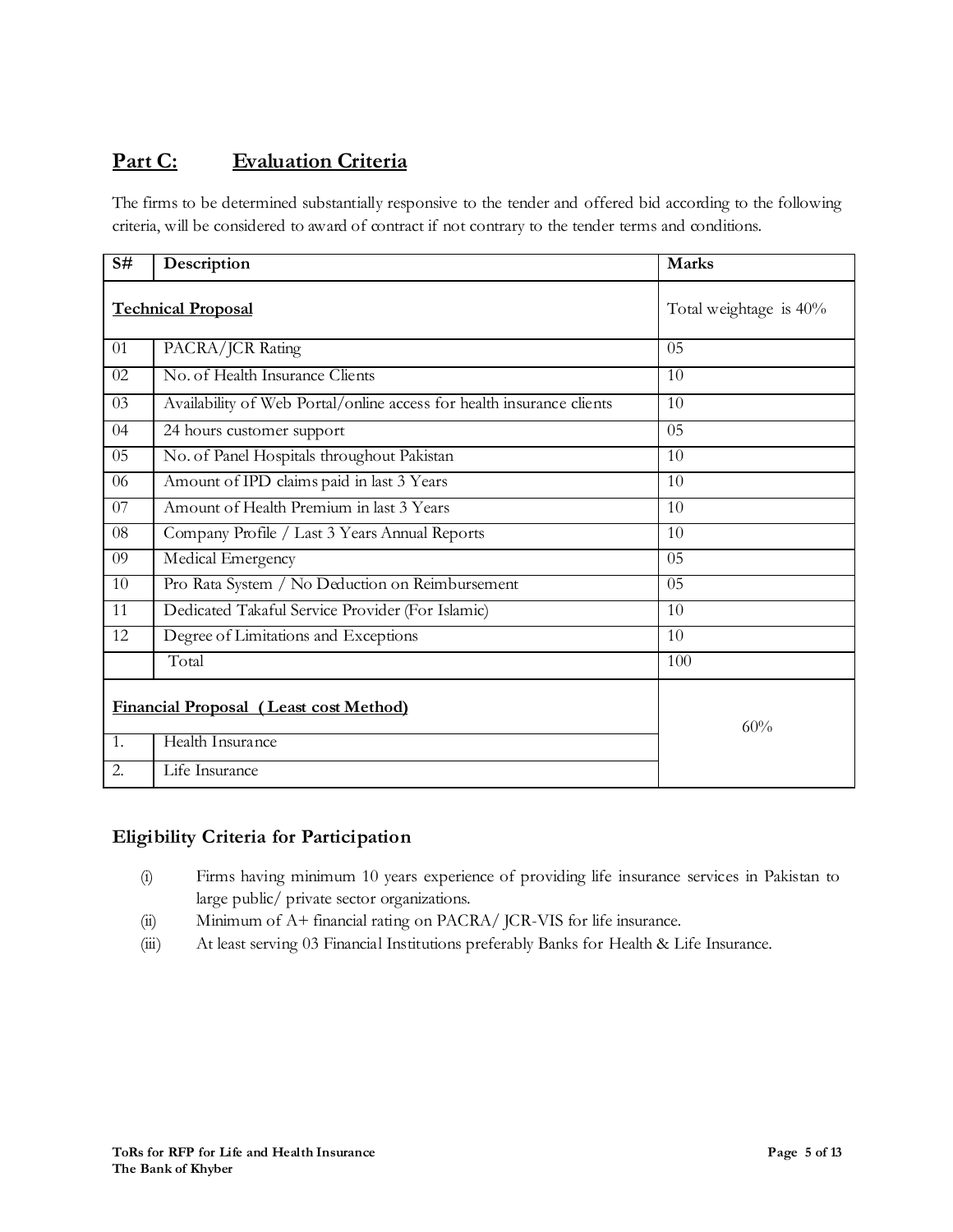### **Part D: Hospitalization/Life Insurance Benefit Plan**

- 1. The Bank of Khyber has its 137 Branches (conventional & Islamic) all over Pakistan which is expected to grow to 150 branches by the year end. The employees of BOK have been distributed in 04 different categories.
- 2. The Bank of Khyber has presence in operation in both modes i.e. conventional Banking and Islamic Banking.
- 3. Plans for Health insurance and life insurance are to be provided separately for conventional Banking staff and Islamic Banking staff in accordance to the principles of conventional and Islamic banking.
- 4. The detail of employees and its dependents in all 04 categories shall be provided on request. The number of lives is subject to increase or decrease.
- 5. Sealed proposals (separate Technical & Financial) are invited as per BOK advertisement appeared on the PAPRA web site for Health Insurance of the employees of BOK.

|          | Hospitalization Limit |             |             | Room      | Normal<br>Maternity | <b>C-Section</b><br>Maternity |
|----------|-----------------------|-------------|-------------|-----------|---------------------|-------------------------------|
| Category | Option.1              | Option. 2   | Option.3    | Limit     | Limit               | Limit                         |
|          | $500,000/-$           | 600,000/    | $700,000/-$ | $9,000/-$ | $50,000/$ -         | $75,000/-$                    |
| B        | $350,000/-$           | $450,000/-$ | $550,000/-$ | 6,500/    | $50,000/$ -         | $75,000/-$                    |
| C        | 250,000/              | $300,000/-$ | $400,000/-$ | 6,500/    | $50,000/$ -         | $75,000/-$                    |
| D        | $200,000/-$           | $250,000/-$ | $300,000/-$ | 3,500/    | $50,000/$ -         | $75,000/-$                    |

6. The categorized hospitalization benefit plan of BOK as under:

▶ Dread diseases coverage around 30 cases

Executive Check-up up to Rs.  $50,000/$ -

7. The Categorized **Life Benefit Plan** for BOK is as under:

| Categories | Hospitalization<br>Limit | 1) Basic Coverage<br>Death due to any case<br>2) Supplementary Coverage                                  |
|------------|--------------------------|----------------------------------------------------------------------------------------------------------|
| A          | 5 Million                | a. Accidental Death<br>b. Disability                                                                     |
| В          | 4.5 Million              | $\triangleright$ PTD (Permanent total disability)<br>$\triangleright$ PPD (Permanent partial disability) |
|            | 3.5 Million              | > TTD (Temporary total disability)<br>3) Accidental Medical Expense upto 20% for each                    |
|            | 2.5 Million              | group<br>PTD – N                                                                                         |

#### **8. Premium Calculation:**

The premium calculation shall contain all cost and there should not be any hidden or additional cost to the premium. Since, the selection shall be based on Least Cost Method, hence, the premium must reflect all cost of the premium.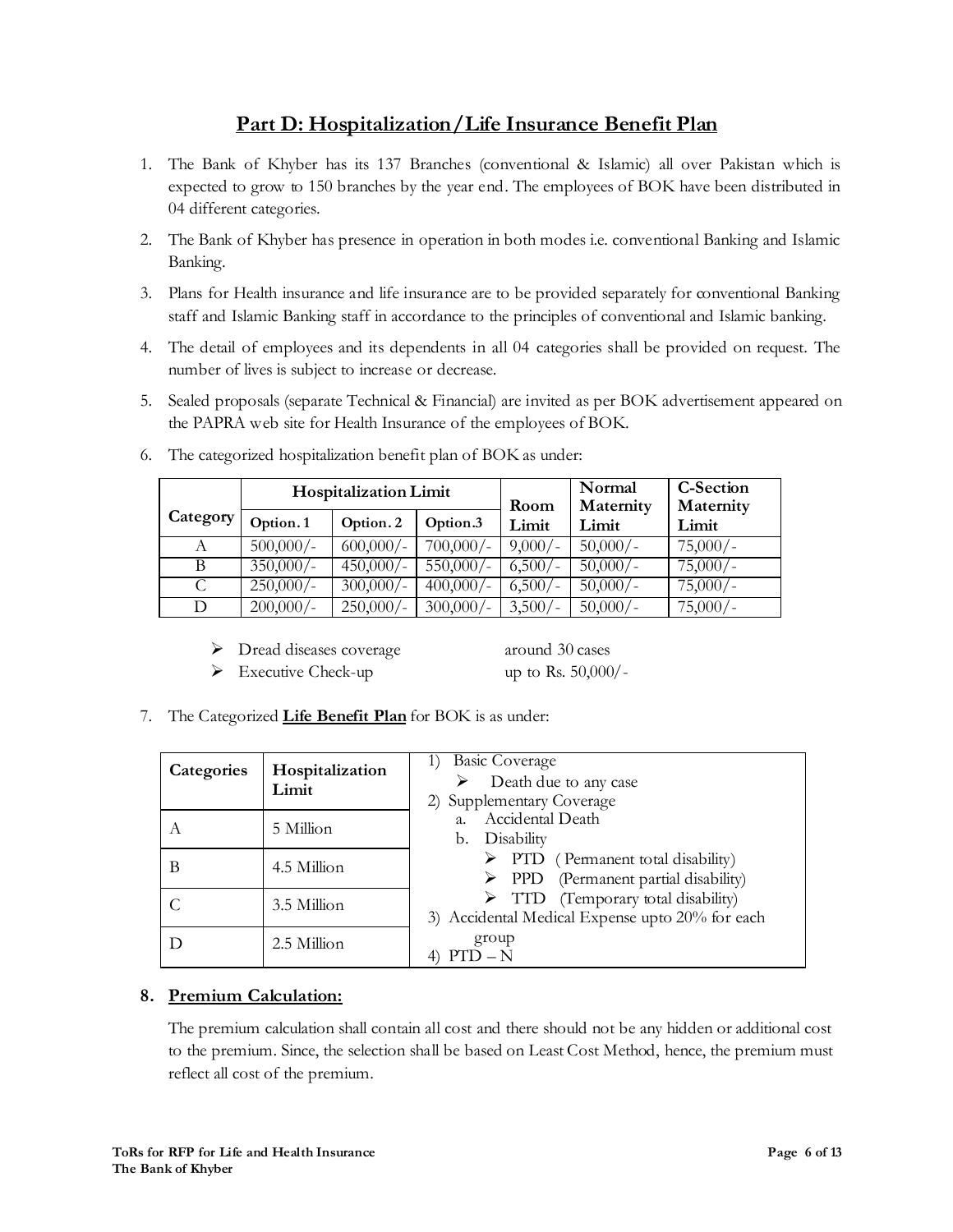### **Part E: TERMS & CONDITIONS**

- 1. All the lives insured under the policy shall be given full indoor-patient (IPD) medical coverage (including pre-existing, congenital, special investigation, eye treatment and day care cases) of any physical or mental disease/disorder.
- 2. In case of injuries to the covered lives insured by the Insurance Company due to Military or Air Force, Police or security forces operations or due to terrorism shall be covered as per assigned limits.
- 3. The Insurance Company shall not refuse any admission request from panel hospital, where the attending specialist doctor or doctor on duty has in writing intimated that the concerned patient needs to be admitted for treatment. However, in case any BOK employee insists to get himself or his/her dependent patient admitted (where the admission is not required), the statement of attending specialist doctor only regarding for hospitalization shall be considered for final decision/approval).

As OPD facility is not available, The terms & conditions specifically exclude all admissions for observation and diagnosis purpose only. This is applicable even if the doctor has suggested admission without any evidence of justification for admission. No reimbursement will be made for these cases.

But admission for control of blood pressure and diabetes are also allowed and covered.

- 4. All kind of treatment for removal of kidney/ gallbladder stones etc, (including lithotripsy) shall be settled. Specialized test like MRI, CT-Scan , etc shall be covered. For this purpose admission condition shall not apply.
- 5. Treatment and diagnostic test for Hepatitis B, C, treatment of Cancer and all kinds of open heart surgeries shall be covered.
- 6. The Insurance Company shall ensure that all kind of approvals to panel hospitals in respect of Insurance coverage shall be given to the person and their dependents shall be given as and when demanded by hospital, well in time, so the admitted patients and their dependents should not suffer due to non-availability of full approval or delayed approvals.
- 7. All the available limits as per coverage plan shall be printed on Insurance cards for information and record of the employees.
- 8. The insurance company shall ensure that all kind of objections shall be intimated to concerned focal person only once. Once live objection is to be replied in the form of documentary evidence of information, it shall be settled without any further objection and delay. **Maximum response period for the focal person & Insurance company is 30 days.**
- 9. Maximum time for settlement of reimbursement claims shall be 30 days. In case of any unjustified delay on the part of Insurance Company, it will be adjustable against performance guarantee. In case, documentation requirement cannot be submitted by the employee within 3 month of intimation or till the expiry of contract whichever is earlier, the case will be considered as finally closed and will not be reconsidered later on any pretext.
- 10. There shall be no age restriction for the employees, dependents and parents at inception and for additions.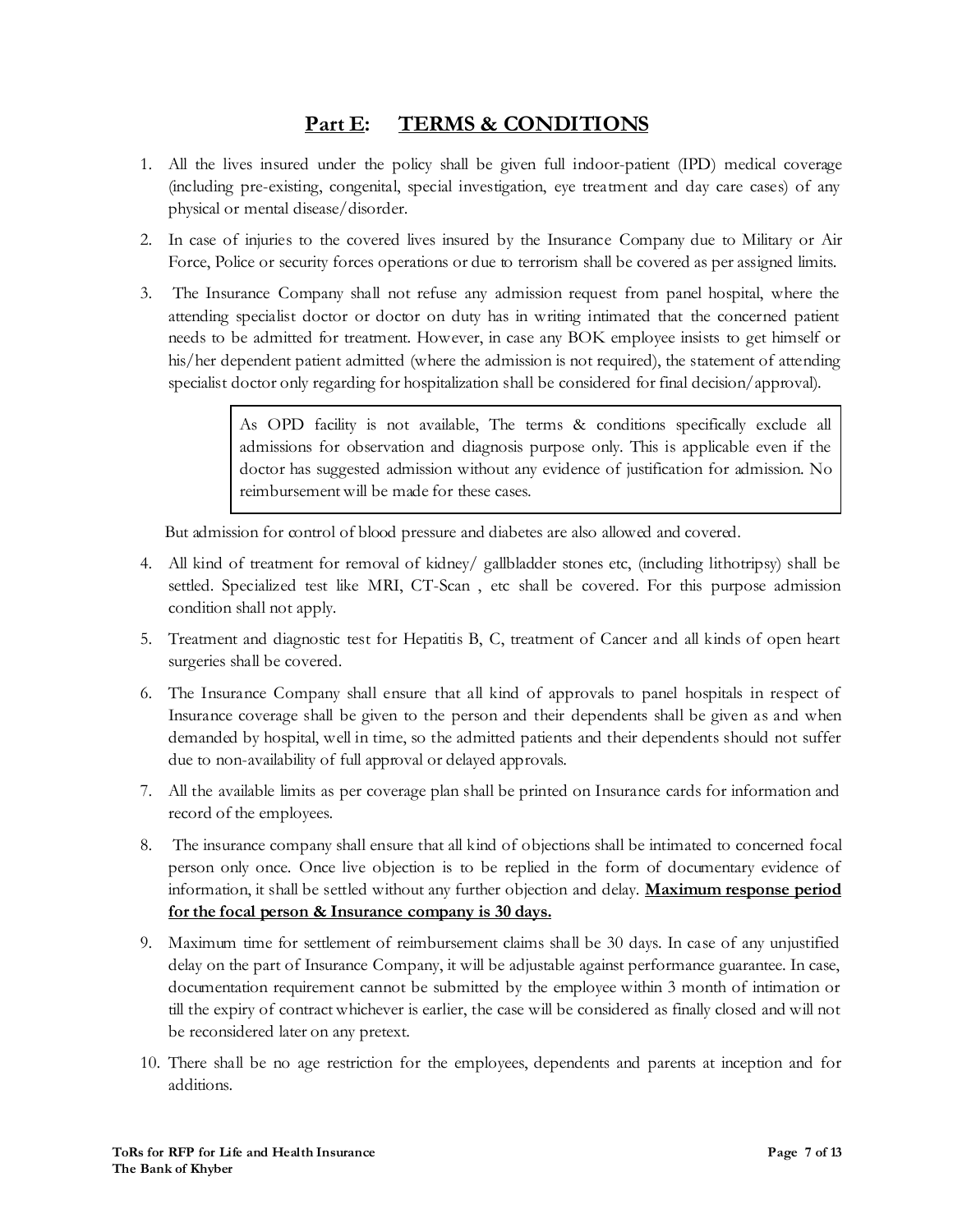- 11. All kind of coverage's & reimbursements shall not be made conditional for settlement of endorsement premium dues.
- 12. All kind of premium dues shall be settled on quarterly basis. The premium of  $2<sup>nd</sup>$  quarter shall be paid once the claims of 1st quarter are fully paid, and so on.
- 13. Insurance coverage to neonatal babies shall be provided as per assigned limits of the employee.
- 14. In case of non-issuance of insurance card to an existing employee, dependent or parent(s), due to non-provision of employee data required for issuance of health insurance card, the reimbursement shall be made to the concerned employee after the issuance of fresh health insurance card. In this respect intimation shall be forwarded by the concerned focal person regarding the status of employee, dependents and parents. However, the name of the person and or dependents must be available in the updated list forwarded for renewal or in the previous list of the expired policy. Otherwise the company has the right to refuse all claims incurred before coverage.

In this regards, all the concerned BOK employees has the sole responsibility to get their dependents members insured with Insurance company through concerned focal person.

- 15. The agreed per person premium will be payable in full irrespective of the time of coverage during the policy. According all kind of claims shall be settled in full as per assigned limits.
- 16. Any time interval restriction shall not be made in case of same ailment but this will not be allowed for limit enhancement purpose only ( The treating specialist doctor statement/ certificate subject to accepted medical practice, shall be the criteria for decision). Employee's decision to change hospital without any reason may not be allowed or approved.
- 17. The insurance company shall not ask for the reason of availing non panel hospital facilities. Elective non panel utilization without prior approval is allowed. No deductions shall be made in this regards.

A non panel hospitals/clinic must comprise all necessary medical/ surgical facilities and standards of billing and record keeping constituting a hospital/ clinic and duly registered with local health authority.

A list of black listed hospitals will be shared and updated periodically by the insurance company.

- 18. The insurance company shall ensure that claim verification shall be done within 15 days after the claim submission.
- 19. Any type of excess payments if requested in writing by the Bok shall only be settled. However, the reimbursement shall be made by the BOK after proper submission of bills and relevant record.
- 20. No person other than the focal person of the respective branch will deal and communicate with the insurance company for all maters. BOK will circulate and inform all employees accordingly.
- 21. Insurance company shall issue a separate insurance policy for every branch. Any issue on problem with branches shall not affect the insurance coverage of other branches.
- 22. The period of insurance contract shall be initially for 02 years i.e. 01.01.2017 to 31.12.2018, renewal on agreed terms and conditions for next period of 02/03 years.
- 23. Any type of deduction from reimbursement claims on account of percentage of surgeon fee or any other fee etc shall not be made ( except for black listed hospitals, the list of which will be shared it inception and from time to time ).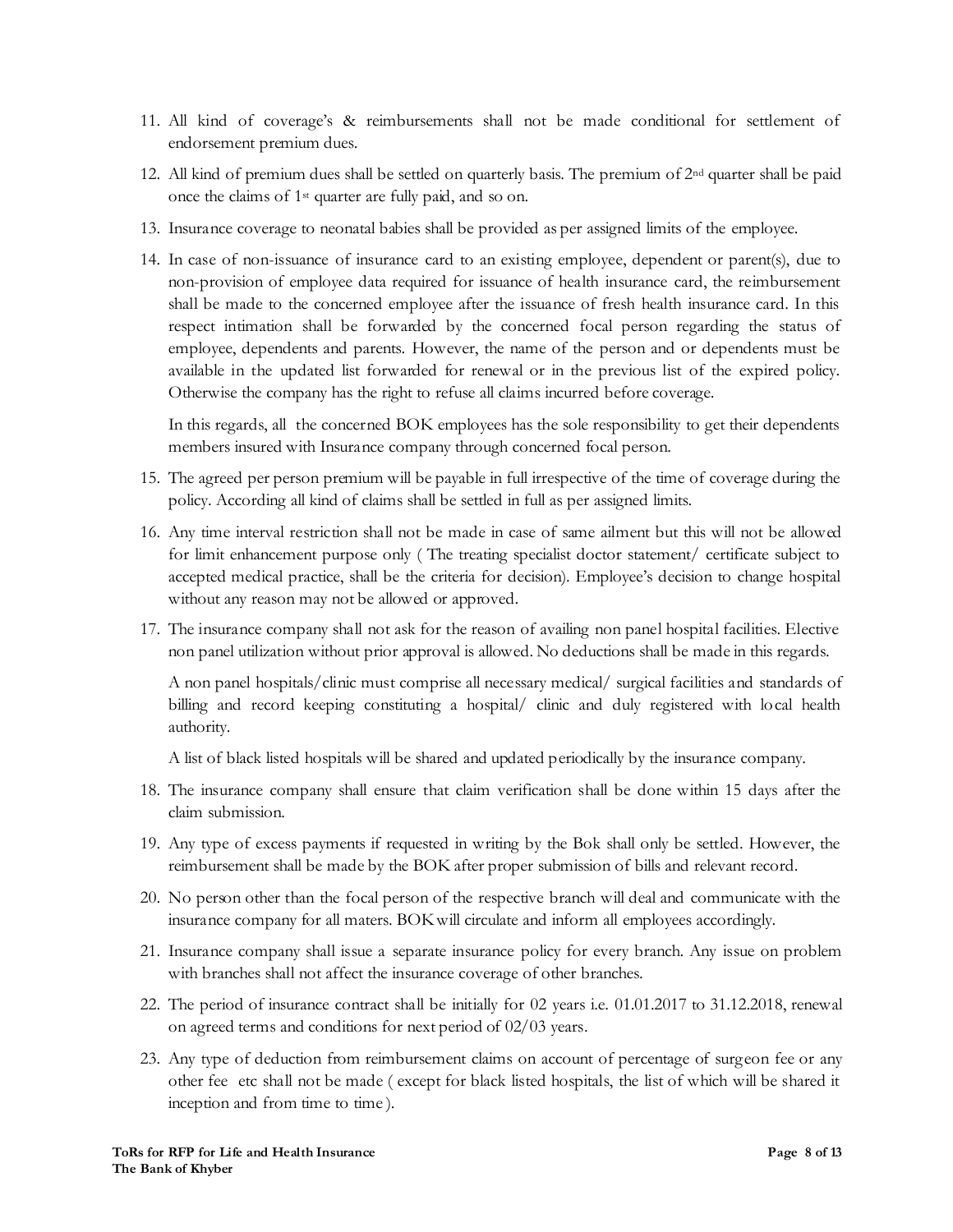- 24. Income tax will be deducted it source as per rules.
- 26. The IPD health insurance cards shall be provided by the insurance company within 15 working days of insurance of acceptance letter/award of contract, provided final updated list of employees and dependents is received from each branches as well as from head office. The company will not be responsible for any error/ omissions and the employee list of respective branches, head office and resulting delay or refusal of Facilitation at panel. The responsibility of timely coverage of dependents and spouse rests entirely on BOK.
- 27. All the Health Insurance Cards (In case of new employees or additions/revision cases would be provided **within 7 days** from the date of submission of information and letter.
- 28. In case of fake/fraudulent and inflated claim, a formal letter or email would be required from the Insurance Company along with relevant facts/proof. Re-verification and reversal of statements at any later stage will not be acceptable once initial verification has been completed and conveyed to client. The company will also have the right to reject the inflated amount of the claim only and to charge actual verification charges or 10% of the amount fraudulently claimed, from the individual as a penalty. However actual incurred claim shall be liable to be paid by the Insurance Company.
- 29. Branch wise claim report (for hospitalization & reimbursements) would be required by the Insurance Company on monthly basis, on request or available on web portal.

All kind of matters not covered above or dispute if any regarding approval for admissions and settlement of claims will be settled mutually and amicably between The Bank of Khyber nominated officials and Insurance Company nominated officials.

- 30. The health insurance services will be hired initially for two years and will be extendable up to further two years upon satisfactory services rendered by the company.
- 31. The Bank of Khyber has the right to reject all the tenders with or without assigning any reason, and to re-advertise.
- 32. The Proposal should be accompanied with performance security  $\hat{\omega}$  5% of the total quoted cost of the premium.
- 33. Proposals will be opened on the same day as per schedule provided, at the given address by the Expense Approval Committee in presence of the representation of the bidders.
- 35. Pre-existing condition will be fully covered up to limits for disclosed/ undisclosed.
- **36. Incomplete, late, conditional and non-responsive proposals shall not be considered.**
- **37. Disqualification**
	- $\triangleright$  Each firm shall submit only one proposal. A firm that submits or participates in more than one proposal shall cause all the proposals with the firm's participation to be disqualified.
	- $\triangleright$  The firm has an obligation to disclose to BoK any situation of actual or potential conflict that impacts its capacity to serve BoK best interests. Failure to disclose such situations may lead to the disqualification of the firm or the termination of its Contract.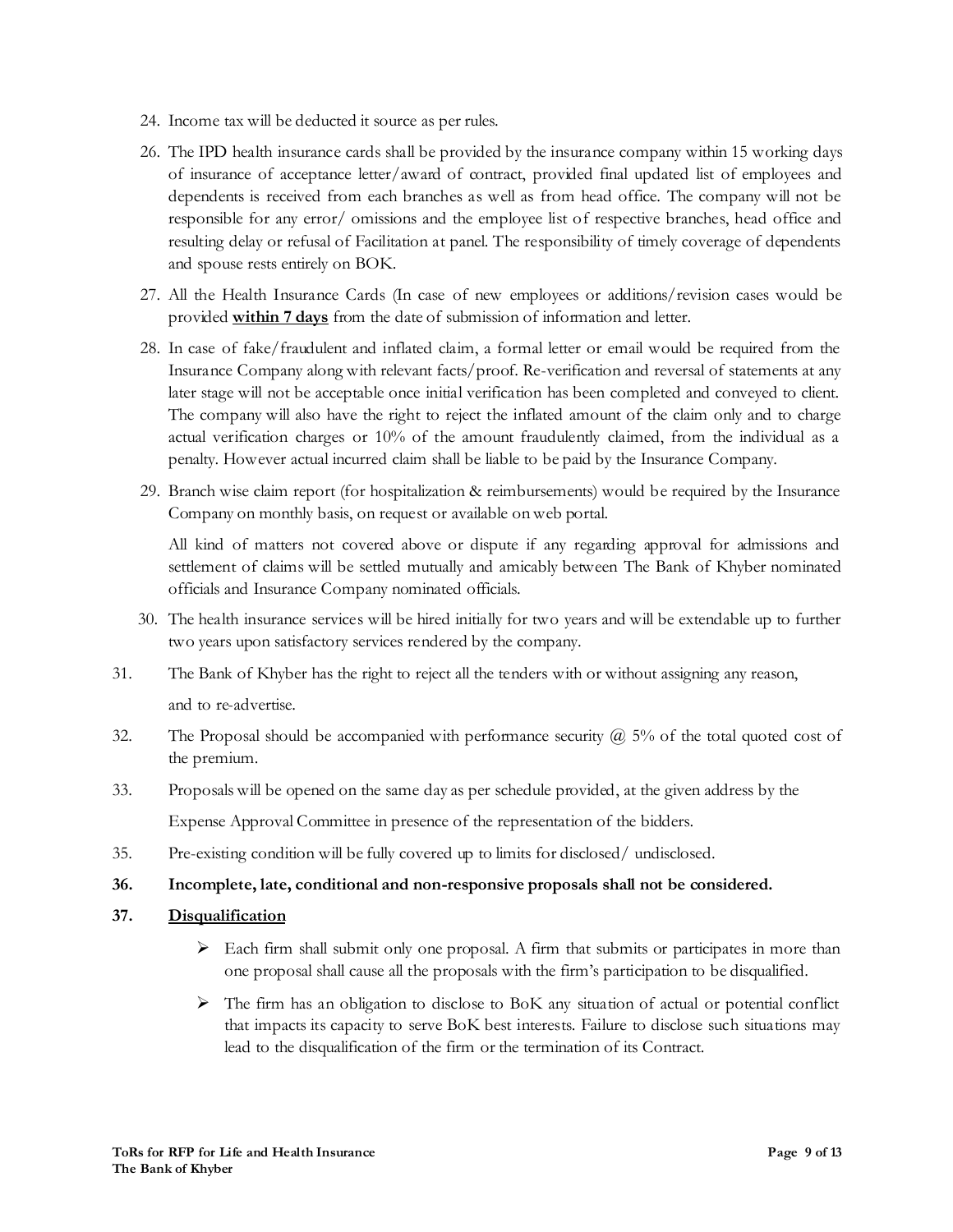#### **38. Availability of information**

- The information required for preparation of proposal like number of employees in each category, gender, and age brackets etc, shall be provided to those insurance companies who assure their participation in the tender.
- The above information shall be requested through email or written request, made to Head HR Administration & Management Division.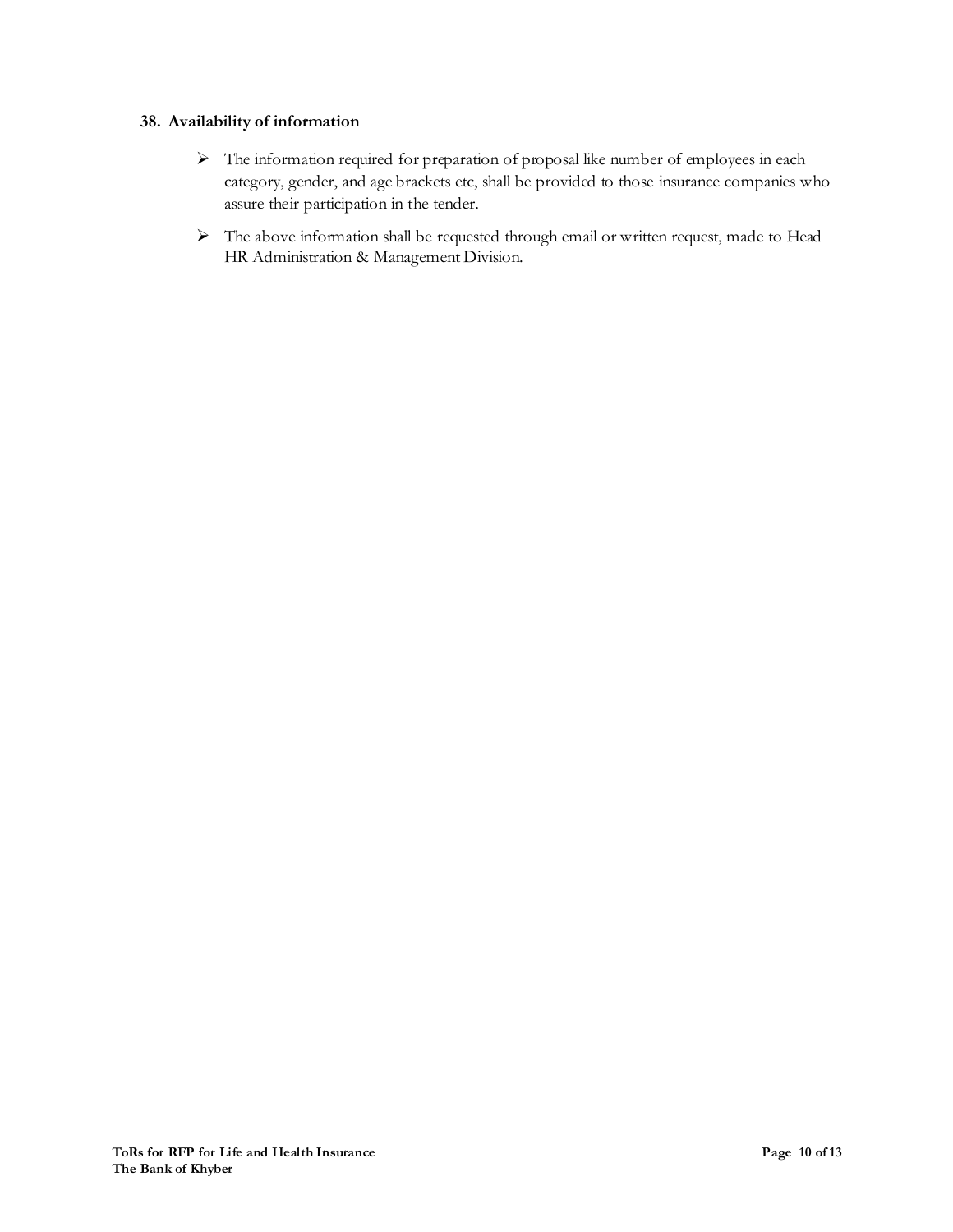### **Part F: Preparation & Submission of Proposals**

#### **1. Language of proposal**

All documents relating to the proposal shall be written in the English language.

#### **2. Documents Comprising the Proposal**

The proposal shall consist of the following:

#### **a. Technical proposal consisting of the following;**

- Company Introduction.
- $\triangleright$  GST and Income Tax certificate (tax exempted firms will have to provide tax exemption certificate).
- $\triangleright$  Portfolio of clients along with contact details of three most recent clients that can be used for reference checks.
- Financial reliability, size, strength and stability of the company (evidence to be provided).
- Detail of insurance company's offices in Pakistan.
- $\triangleright$  Detail of procedure used for the addition/ deletion of insured employee(s).
- $\triangleright$  Claim procedure and documentation requirement from BoK in case of disability/death.
- $\triangleright$  Procedure for resolution of dispute between the company and insured person or between the company and the Bank.

#### **b. Financial proposal**

Financial Proposal containing separate cost and benefits for each option.

#### 3. **Documents to be submitted by the bidders**

Following **mandatory documents** are also required to be submitted by the Insurance Company.

- 1. Two hard copies of Technical and Financial proposals are to be submitted separately in sealed envelope.
- 2. Last three years audited financial documents.
- 3. List of panel hospitals throughout Pakistan.
- 4. Copy of Certification of Registration/incorporation
- 5. Copies of NTN
- 6. Soft copies of Technical and Financial Proposal in USB Flash drive or DVD.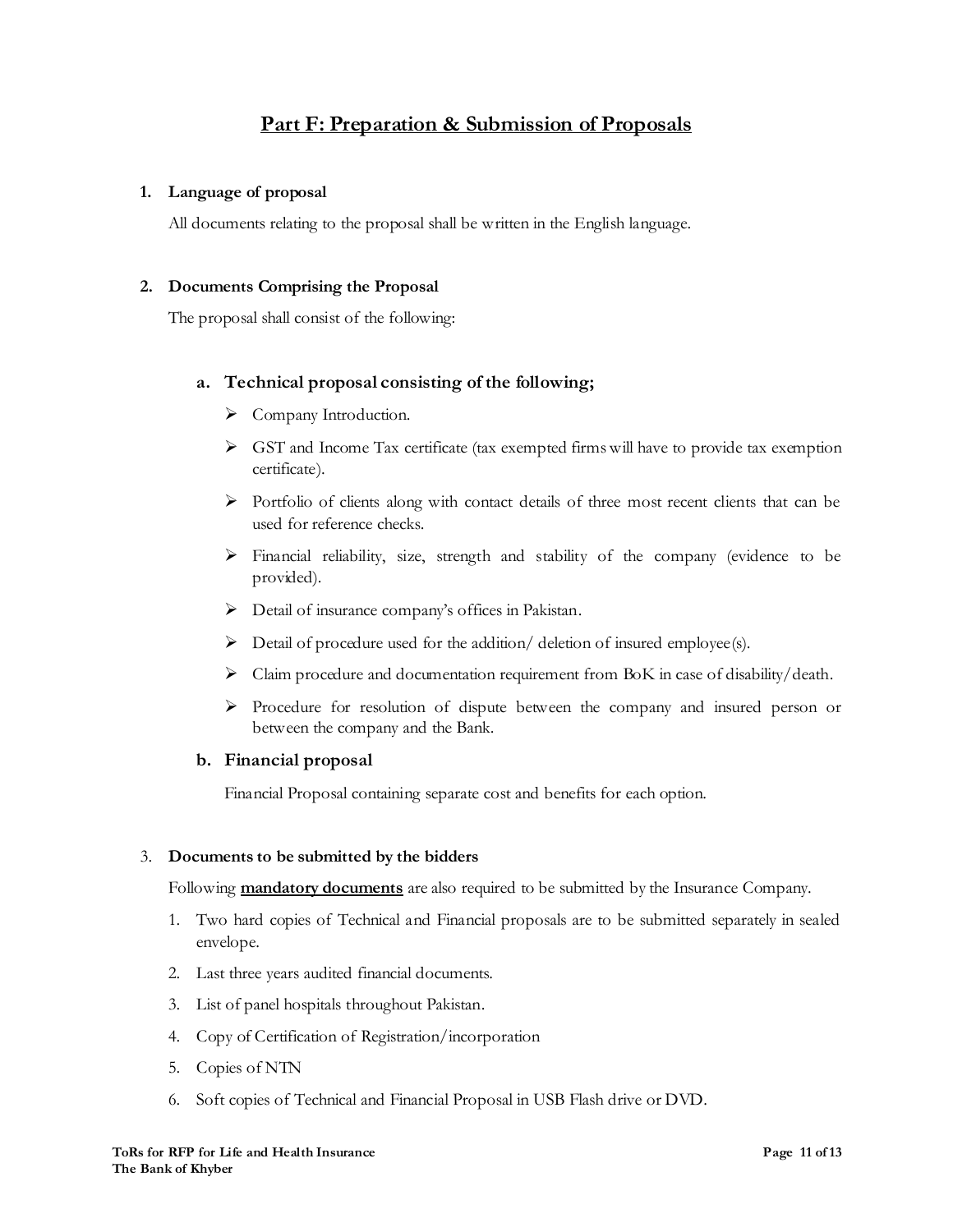#### **4. Cost of Bidding**

The issuance of this RFP and the receipt of information in response to this RFP shall not in any way cause BOK to incur any liability or obligation to the insurance company (and /or any proposed Subcontractor(s), if any), financial or otherwise. BOK assumes no obligation to reimburse or in any way compensate the insurance company for Costs and/or Expenses incurred in connection with the Proposal in response to this RFP. All Costs and Expenses incurred by the insurance company (and/or any proposed Subcontractor(s), if any) pertaining to all activities in the preparation, submission, review, selection and negotiation of the insurance Proposal in response to this RFP shall be borne by the insurance company (and/or any proposed Subcontractor(s), if any) ("Costs and Expenses").

#### **5. Bid Currencies**

All bids must be in PAK Rupees (PKR) currency.

#### **6. Bid Validity**

Bids shall remain valid for a period of **One Twenty (120)** days after the date of bid opening prescribed by BOK.

Whenever an extension of bid validity period is requested, the Bank shall have the right to refuse to grant such an extension and withdraw his bid.

#### **7. Selection of more than company**

The Bank is authorized to select the company with lowest cost and technically soundness either for all categories, or individual companies for each category. Similarly, may select individual companies for conventional banking separately and for Islamic Banking separately. Therefore, the participating companies should ensure that their offered package is the best one for each category and each option.